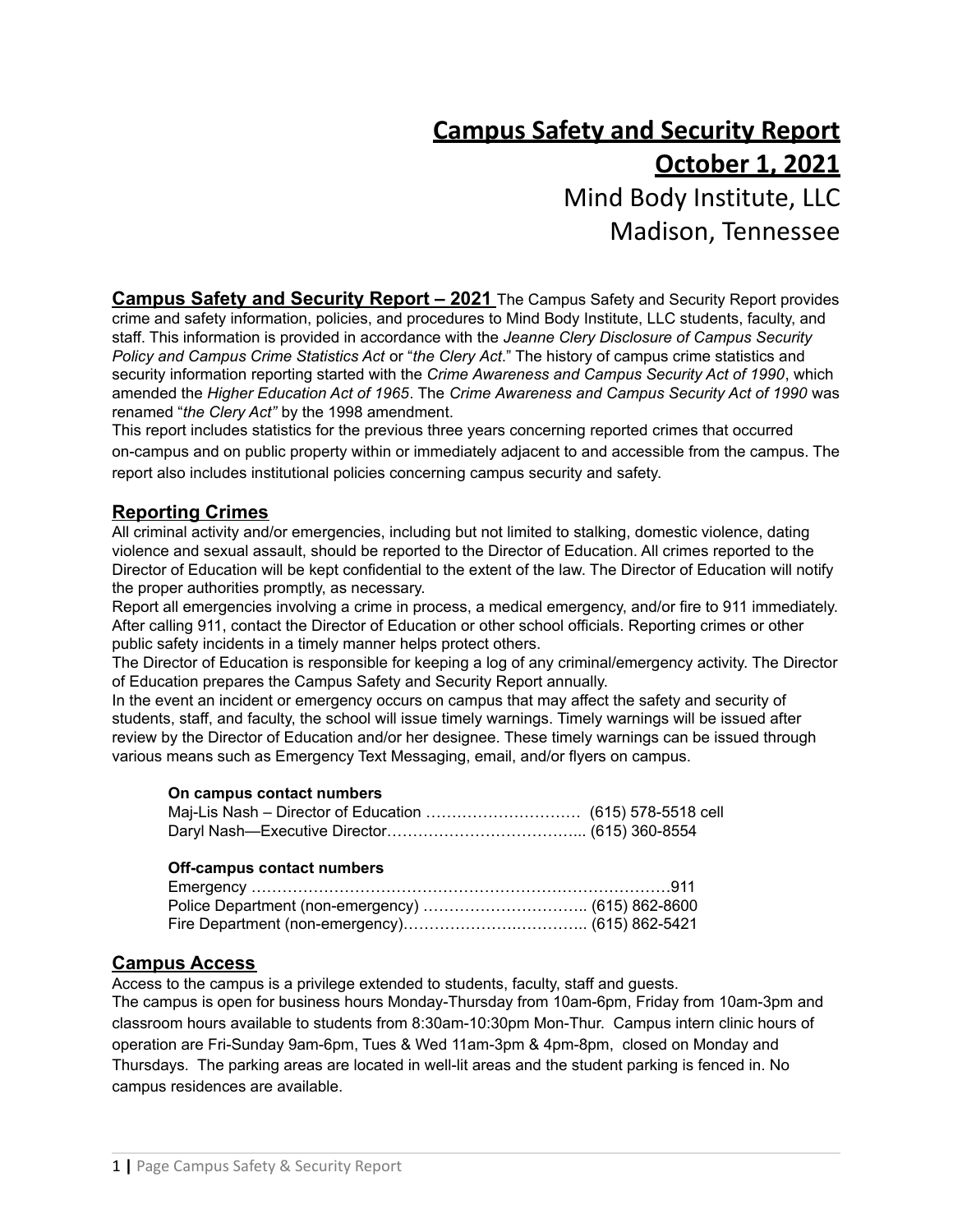# **Security Education**

During new student registration and orientation programs, students are informed about campus security procedures and crime prevention practices, and are encouraged to be responsible for their own security and the security of others.

Annually, the staff and faculty participate in a safety update program to review current security policies.

## **Drug and Alcohol Policies**

A student may be dismissed from MBI for the unlawful possession, use or distribution of illicit drugs, alcohol or firearms on school property or as part of any school activities; or attending class under the influence of alcohol or drugs. Any drug or alcohol violations on school property or at any MBI function, including any underage drinking determined by the state of Tennessee laws, will be reported to the Madison Precinct of the Metro Police Department.

#### **Resources for Drug and Alcohol Abuse Treatment**

As community and governmental concern has increased, resources for and knowledge about treatment of drug abuse have become widely available. Many communities now have resources for drug treatment that were not in existence several years ago. Large cities are likely to have a large number or resources available. Generally, those resources for treatment and aid that are part of the patient's home community are most useful. This is due to ease of access and the likelihood of continuing with the aftercare that is so important in drug abuse treatment. Various types of resources are available.

All Tennessee massage therapy students as well as all licensed massage therapists are eligible to use the impaired professionals program provided by TNpap. This service is provided due to a grant from the Tennessee massage licensure board. A fee will be charged for any drug or alcohol testing as well as any evaluations and counseling required.

#### **[TNPap](http://www.tnpap.org/)**

545 Mainstream Drive, Nashville, TN 37228 Phone: 1-615-726-4001 Fax: 1-615-726-4003

**1. Hospital Emergency Room:** These are the preferred facilities of choice when an overdose of a mind-altering drug is suspected. Since the results of overdose of many of these drugs can be life threatening, it is best to treat potential overdose situations conservatively and to obtain emergency treatment with all due speed.

**2. Police, Fire, and Paramedic Services:** If a drug-abuse situation appears especially dangerous based on the symptoms of the patient, it is wise to use these services to provide the quickest access to treatment. If the behavior of a suspected drug user is so disturbed or inappropriate that you fear it is out of control, use of police and paramedic services is also appropriate.

**3. Emergency Outpatient Treatment Facilities:** These facilities-sometimes known as "readicare, surgicare, or emergicare"—differ from fully equipped hospital emergency rooms in their ability to provide a wide range of treatment options. They also cannot provide inpatient care. In serious abuse situations, use of a hospital emergency room is to be preferred.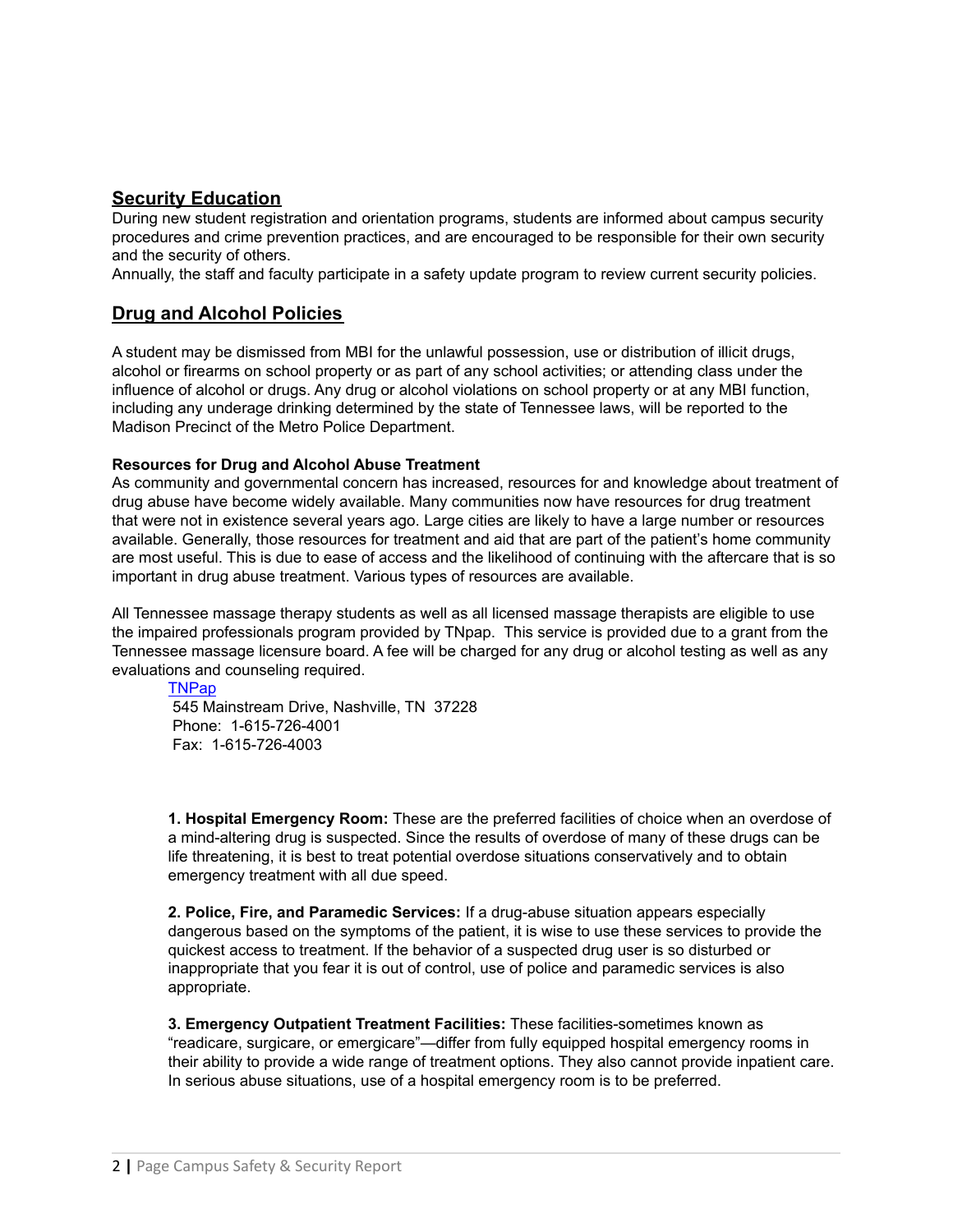**4. Drug Treatment Centers:** Many types of drug treatment centers exist. Some work on an inpatient basis and some on an outpatient basis depending on the type of drug abuse involved and their philosophy of treatment. It is wise to survey your community as to the types of drug treatment centers available, the kind of patients they treat, and the economics of treatment.

**5. Alcoholics Anonymous and Similar Organizations:** Alcoholics Anonymous is a very important resource for those dealing with alcohol abuse problems. As mentioned above, similar organizations exist to aid cocaine abusers, Cocaine Anonymous, and other drug users, Narcotics Anonymous. Contact numbers for these organizations are in your local phone book. They are non-profit, no cost groups run by their membership. Many of the most successful drug treatment programs are based on AA methods. Many communities have multiple chapters of all these organizations with multiple meetings and contact opportunities. **THEIR IMPORTANCE AS A PRIMARY RESOURCE IN DRUG ABUSE TREATMENT CANNOT BE OVEREMPHASIZED.**

**6. Community Agencies and Social Services Groups:** Many communities provide social service based facilities and groups for drug treatment. Various types of treatment methods are used, depending on the community, the range of services available and the type and severity of abuse involved. Information about such treatment resources can be obtained from your community department of social services or medical services. This information will be available to students and employees.

**7. Church Groups:** Many churches and religious organizations have programs to aid drug users and abusers. These groups are generally without fee. Information about them can be obtained from the churches directly or often through your community's social services agency.

**Drug and Alcohol Hotlines** National Alcohol Hotline 800-ALCOHOL Cocaine Anonymous 800-662-HELP Alcohol and Drug Helpline 800-821-4357 National Council on Alcoholism and Drug Dependence Hopeline 800-622-2255 National Helpline for Substance Abuse 800-262-2463 Drug Abuse Information & Referral Line 800-662-HELP (662-4356)

# **Sexual Misconduct Prevention Policy**

Sexual harassment, like other forms of discrimination, is strictly prohibited. While sexual harassment is sometimes difficult to define, in general, all staff and students should be aware that sexual conduct or conversation on this campus is inappropriate. In addition, sexual advances, requests for sexual favors and other verbal or physical conduct of a sexual nature that may be offensive or intimidating to others are strictly forbidden. Sexually harassing conduct may be verbal, visual or physical in nature. Sexual misconduct includes non-consensual sexual intercourse, nonconsensual sexual contact, sexual exploitation, interpersonal relationship violence, sex/gender-based stalking and sexual harassment. Keep in mind sexual misconduct often overlaps with crimes of rape, sexual assault, sexual harassment, stalking, dating violence and domestic violence.

Sexual harassment may include subtle forms of behavior, such as sexually oriented publications, emails and comments. Even conduct or comments that are intended as "jokes" may constitute harassment. Conduct meets the legal definition of sexual harassment where:

1. Submission to sexual conduct is made either explicitly or implicitly a term or condition of an individual's employment or matriculation.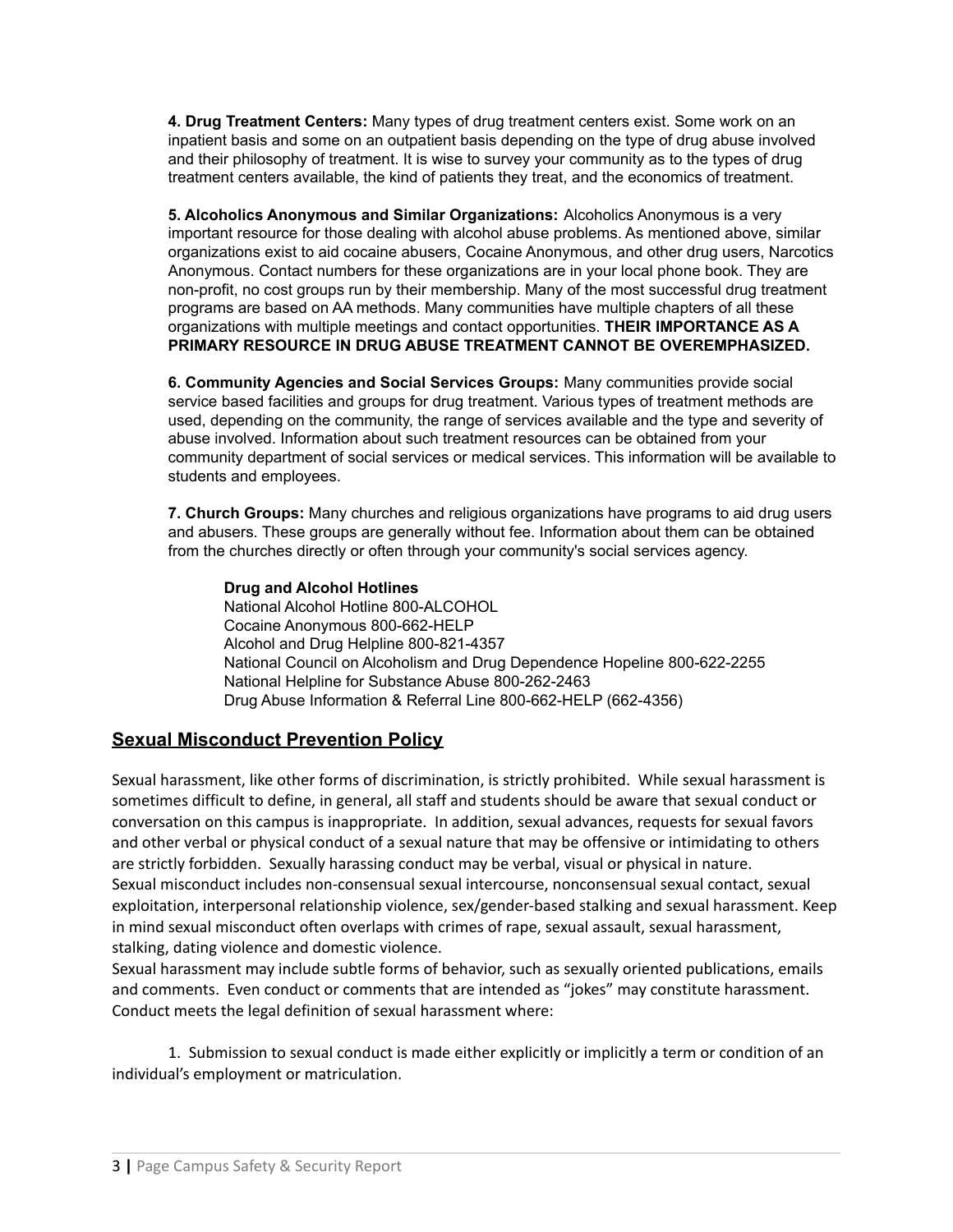2. Submission to or rejection of sexual conduct influences employment or matriculation decisions affecting the individual; or

3. Sexual conduct or language interferes with an individual's performance or creates and intimidating, hostile or offensive environment.

No staff or student of MBI--no matter what position they hold, has the authority to engage in sexually harassing conduct or to condition any term of employment or matriculation on submission to any sexual conduct.

# **Education and Prevention Programs**

In an effort to reduce the risk of sexual misconduct as well as the crimes of rape, sexual assault, sexual harassment, stalking, dating violence and domestic violence occurring among its students, the school utilizes a range of campaigns, strategies and initiatives to provide awareness, educational, risk reduction and prevention programming. It is the school's policy to offer programming to prevent domestic violence, dating violence, sexual assault (including stranger and known offender assaults) and stalking each year.

Educational information is offered to raise awareness for all incoming students and employees, and is often conducted during new student orientation and new employee orientation.

Bystander engagement is encouraged through safe and positive intervention techniques and by empowering third-party intervention and prevention such as calling for help, using intervention-based apps, identifying allies and/or creating distractions. Throughout the year, ongoing awareness and prevention campaigns are directed to students and employees, including faculty, often taking the form of campaigns, emails, guest speakers and other events.

# **Reporting and Safety**

The school treats allegations concerning sexual misconduct, gender-based violence or the crimes of sexual assault, stalking, dating violence or domestic violence very seriously. The school employs interim protection measures such as interim suspension and/or no contact orders in any case where a student's behavior represents a risk of violence, threat, pattern or predation. If a student is accused of sexual misconduct, other gender-based violence or the crimes of rape, sexual assault, sexual harassment, stalking, dating violence or domestic violence, she/he is subject to action in accordance with the Student Code of Conduct in the school's catalog.

Any member of the learning community (students, faculty, or staff) may file an Incident Report Form to initiate the process to respond to an alleged violation of the Student Code of Conduct. The individual who files the Incident Report Form becomes the complainant. The student being charged with the alleged offense is referred to as the accused. Anyone with knowledge about sexual misconduct or gender-based violence or the crimes of rape, sexual assault, sexual harassment, stalking, dating violence or domestic violence is encouraged to report it immediately.

If you are the victim of sexual misconduct, gender-based violence or the crimes of rape, acquaintance rape, sexual assault, sexual harassment, stalking, dating violence or domestic violence, some or all of these safety suggestions may guide you after an incident has occurred: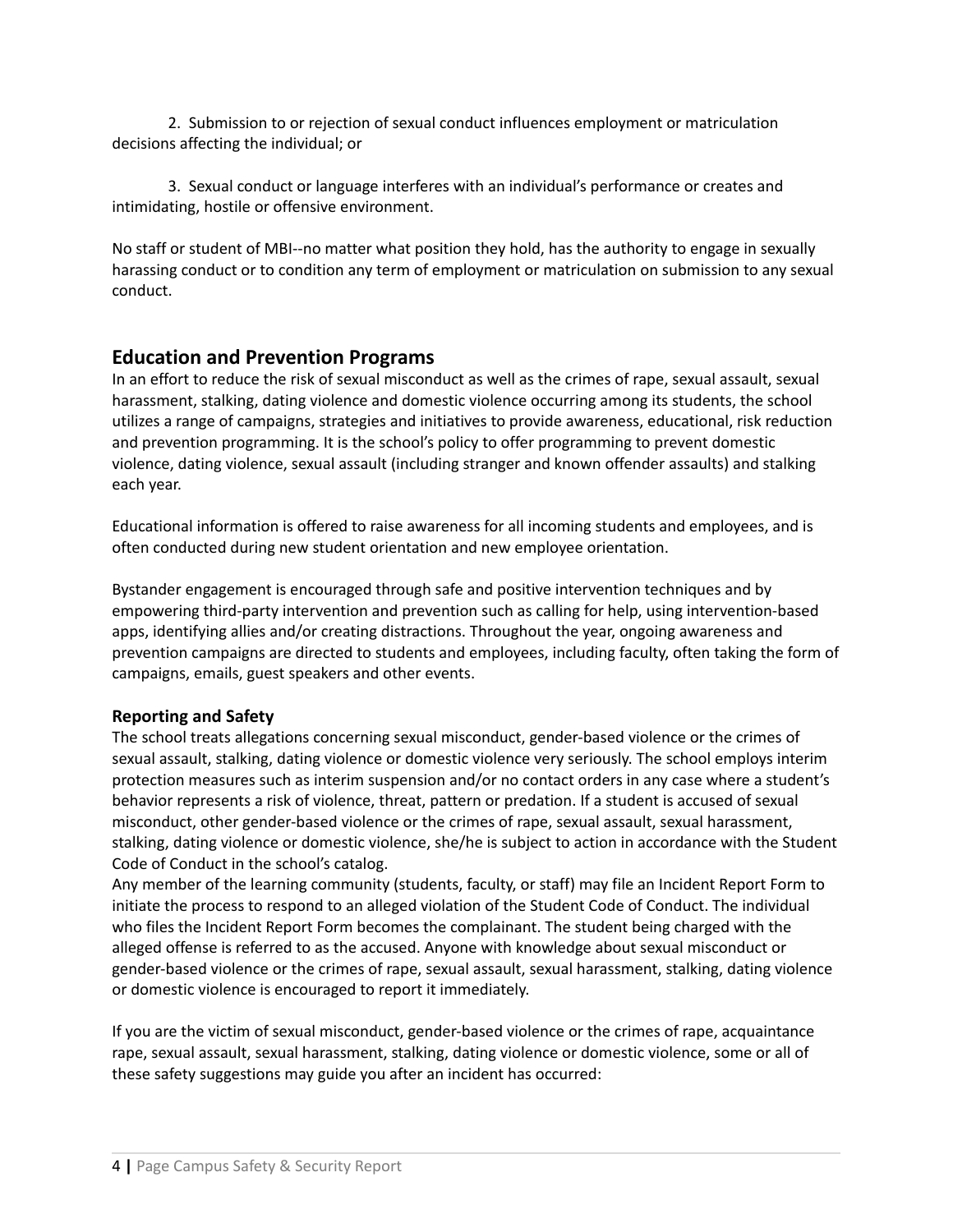1. Go to a safe place and speak with someone you trust. Tell this person what happened. If there is any immediate danger, contact the Campus Director or other staff member if you are on campus or call 911 if you are off campus.

2. Consider securing immediate professional support (e.g.: counseling, victim advocacy, medical services, etc.) to assist you in the crisis.

3. For your safety and well-being, immediate medical attention is encouraged. Further, being examined as soon as possible, ideally within 120 hours, is important in the case of rape or sexual assault. The hospital will arrange for a specific medical examination at no charge. To preserve evidence, it is recommended that you do not bathe, shower, douche, eat, drink, smoke, brush your teeth, urinate, defecate or change clothes before receiving medical attention. Even if you have already taken any of these actions, you are still encouraged to have prompt medical care, and evidence may still be recoverable.

Typically, if police are involved or will be involved, they will obtain evidence from the scene, and it is best to leave things undisturbed until their arrival. They will gather bedding, linens or unlaundered clothing and any other pertinent articles that may be used for evidence. It is best to allow police to secure items in evidence containers, but if you are involved in transmission of items of evidence, such as to the hospital, secure them in a clean paper bag or clean sheet, to avoid contamination. If you have physical injuries, photograph or have them photographed, with a date stamp on the photo. Record the names of any witnesses, and their contact information. This information may be helpful to the proof of a crime, to obtain an order of protection or to offer proof of a campus policy violation. Try to memorize details (physical description, names, license plate number, car description,), or even better, write notes to remind you of details, if you have time and the ability to do so. If you obtain external orders of protection (e.g. restraining orders, injunctions, protection from abuse), please notify the Campus Director or either co-Title IX Coordinator so that those orders can be observed on campus.

4. Even after the immediate crisis has passed, consider seeking support from counseling services, victim advocacy, medical services, and/or the local rape crisis center.

5. Contact the Campus Director if you need assistance with school-related concerns, such as no-contact orders or other protective measures. The Campus Director will also assist in any needed advocacy for students who wish to obtain protective or restraining orders from local authorities.

### **Procedures for Addressing Sexual Misconduct and Gender Discrimination**

For offenses including sexual misconduct or other gender based violence, which typically include the crimes of domestic violence, dating violence, sexual harassment, sexual misconduct and stalking, sanctions range from warnings through expulsion. Serious and violent incidents and acts of nonconsensual sexual intercourse (the policy equivalent to the crime of rape) usually result in suspension, expulsion or termination of employment.

Procedurally, when the school receives a report of sexual misconduct, gender-based violence, or other sex or gender discrimination the Director of Education is notified. If the victim wishes to access local community agencies and/or law enforcement for support, the school will assist the victim in making these contacts. The Director of Education will offer assistance to victims in the form of interim or long-terms measures such as opportunities for academic accommodations, visa and immigration assistance, changes in working situations and other assistance as may be appropriate and available on campus or in the community (such as no contact orders, campus escorts, transportation assistance, targeted interventions, etc.). If the victim so desires, they will be connected with a counselor off-campus,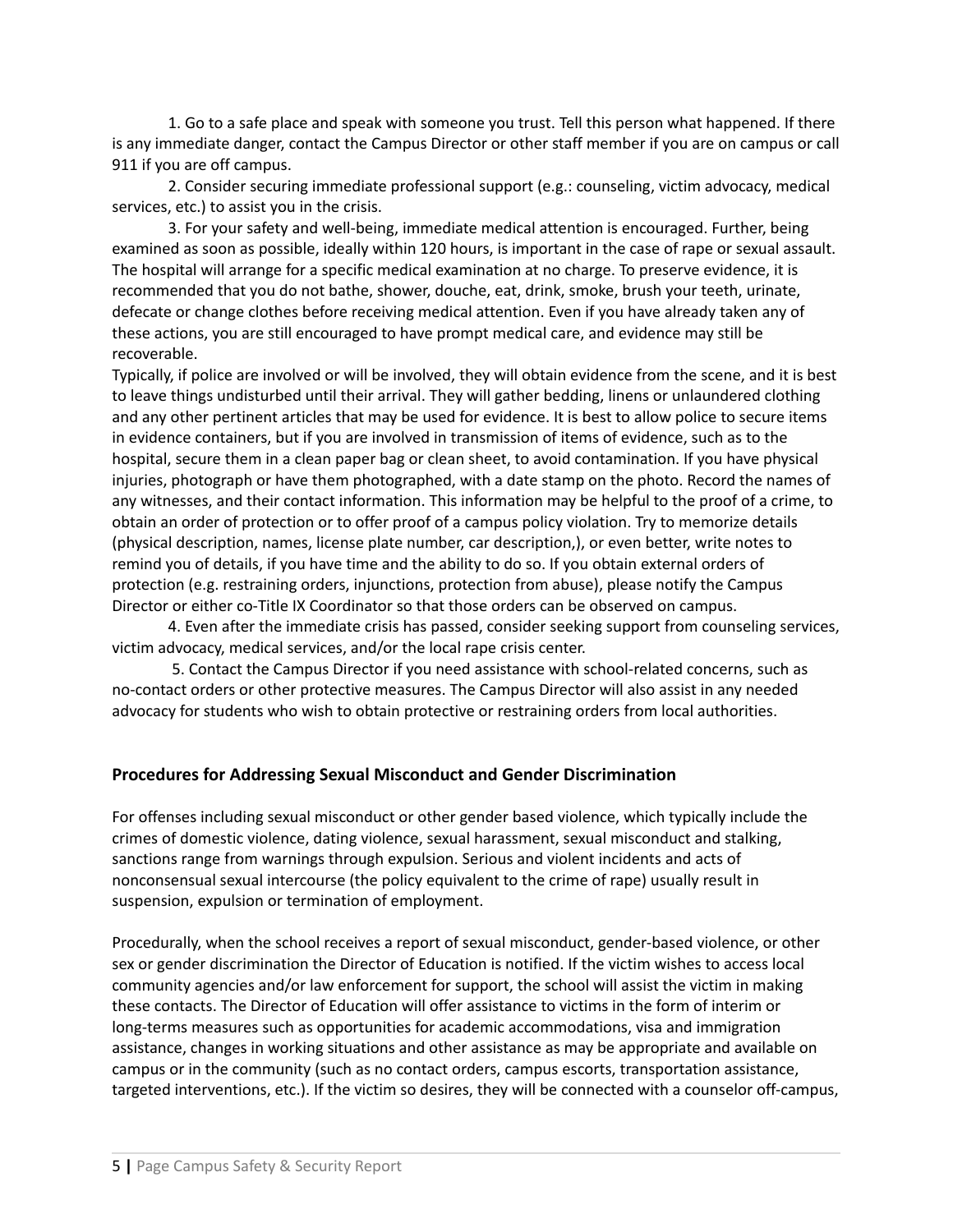as well as an off-campus victim's advocate. No victim is required to take advantage of these services and resources, but the school provides them in the hopes of offering help and support without condition or qualification. A summary of rights, options, supports and procedures, in the form of this document, is provided to all victims, whether they are a student, employee, guest or visitor.

When appropriate upon receipt of notice, the Director of Education will cause a prompt, fair and impartial process to be initiated, commencing with an investigation which may lead to the imposition of sanctions, based upon a preponderance of evidence (what is more likely than not), upon a responding student or other accused individual. The Director is ultimately responsible to assure in all cases that the behavior is brought to an end, the school acts to reasonably prevent its recurrence and the effects on the victim and the community are remedied. The Director is also responsible to assure that training is conducted annually for all advocates, investigators, hearing officers, panelists and appeals officers that includes a hearing process that protects the safety of victims and promotes accountability. Training will focus on sexual misconduct, domestic violence, dating violence, sexual assault, stalking, sexual harassment, retaliation and other behaviors that can be forms of sex or gender discrimination covered by Title IX and Clery Act.

Training will help those decision-makers in the process to protect the safety of victims and to promote accountability for those who commit offenses. The investigation and records of the resolution conducted by the school are maintained confidentially. Information is shared internally between administrators who need to know, but a tight circle is kept. Where information must be shared to permit the investigation to move forward, the person bringing the accusation will be informed via a secure email using the schools student management system. Privacy of the records specific to the investigation are maintained in accordance with state law and the federal FERPA statute. Any public release of information to comply with the open crime logs or timely warning provisions of the Clery Act will not release the names of victims or information that could easily lead to a victim's identification. Additionally, the school maintains privacy in relation to any accommodations or protective measures afforded to a victim, except to the extent necessary to provide the accommodations and/or protective measures. In any complaint of sexual misconduct, sexual assault, stalking, dating violence, domestic violence or other sex or gender-based discrimination covered under the federal law, Title IX, the person bringing the accusation and the responding party are entitled to the same opportunities for a support person or advisor of their choice throughout the process, including any meeting, conference, hearing or other procedural action. Once complete, the parties will be informed, in writing, of the outcome, including the finding, the sanctions (if any) and the rationale therefore. Delivery of this outcome to the parties will occur without undue delay between notifications. All parties will be informed of the school's appeal processes, and their rights to exercise a request for appeal. Should any change in outcome occur prior to finalization, all parties will be timely informed in writing, and will be notified when the results of the resolution process become final. Sex Offenders In accordance to the Campus Sex Crimes Prevention Act of 2000, which amends the Jacob Wetterling Crimes Against Children and Sexually Violent Offender Registration Act, the Jeanne Clery Act and the Family Educational Rights and Privacy Act of 1974, the school is providing a link to the Office of Sex Offender Sentencing, Monitoring, Apprehending, Registering, and Tracking's states registry directory:

### [http://www.nsopw.gov/en-US/Registry.](http://www.nsopw.gov/en-US/Registry)

All sex offenders are required to register with the state and to provide notice of each institution of higher education at which the person is employed, carries a vocation or is a student. In addition to the above notice, all sex offenders are required to deliver written notice of their status as a sex offender to the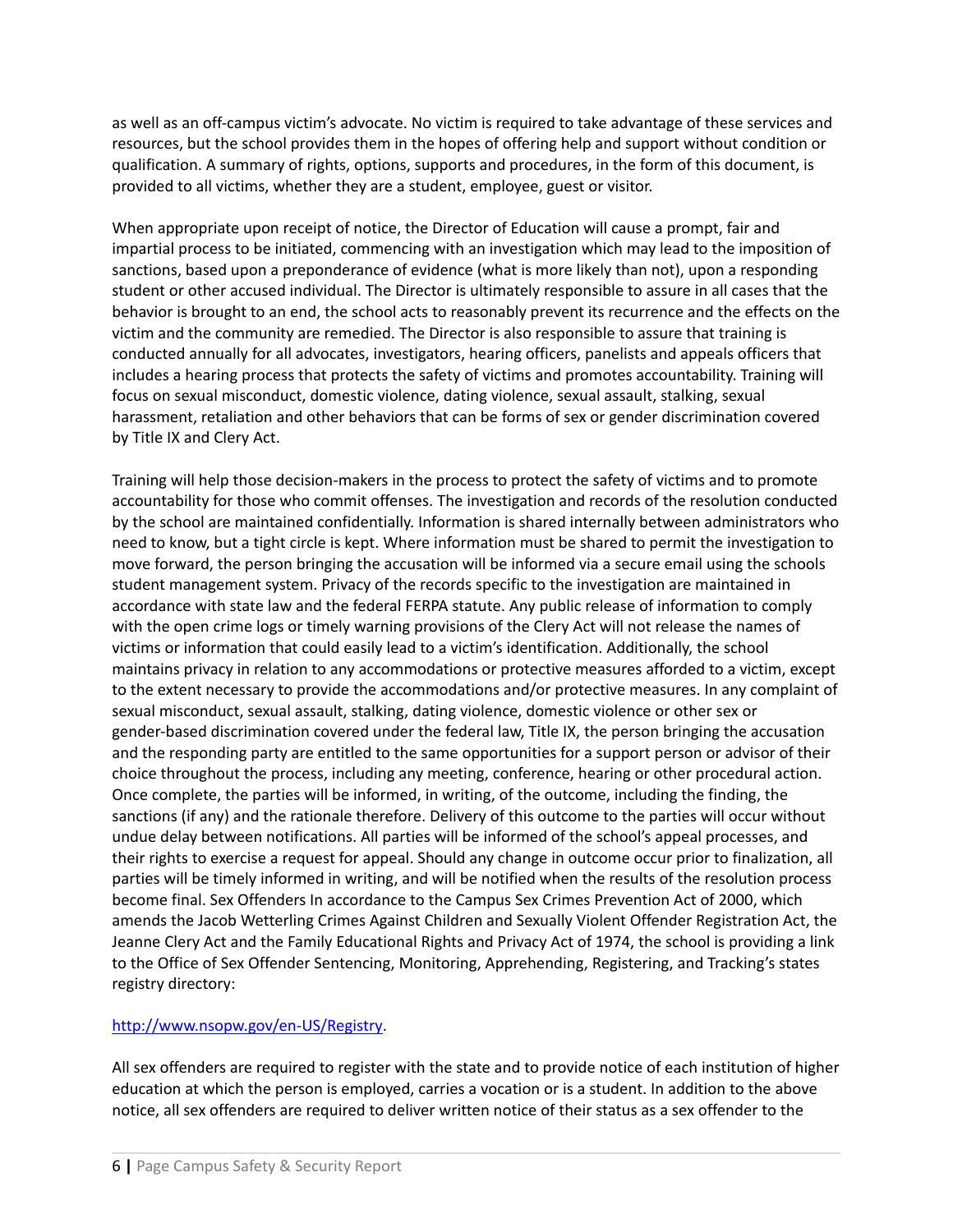school no later than three (3) business days prior to their enrollment in, employment with, or volunteering at the school. Such notification may be disseminated by the school to, and for the safety and well-being of, the school community, and may be considered by the school for enrollment and discipline purposes.

## *Definitions*

## **Rape**

Rape is generally defined as forced sexual intercourse. It may also include situations where the victim is incapable of giving consent due incapacitation by means of disability or alcohol or other drugs. Many rapes are committed by someone the victim knows, such as a date or friend. Rape can occur under a variety of circumstances, including:

- Where the victim is prevented from resisting due to alcohol or drugs.
- Where the assailant uses physical force or the threat of force to overpower and control the victim.

• Where the victim fears that she or he or another will be injured if the victim does not submit.

• Where the victim is at the time unconscious of the nature of the act, and this is known to the assailant.

• Where the victim is incapable of giving legal consent due to a mental disorder or developmental or physical disability, and this is known or reasonably should be known to the assailant.

• Where the act is accomplished by threatening to use the authority of a public official to incarcerate, arrest, or deport the victim or another person.

• Where the assailant uses duress, such as a direct or implied threat of hardship or retribution, to coerce the victim.

• Where the assailant uses force, fear or threats to accomplish sexual intercourse against the will of the spouse. This provision of the law is known as the "spousal rape law."

### **Sexual Harassment**

Sexual harassment is a form of misconduct that undermines the integrity of the academic environment. It is the policy of the school that sexual harassment is prohibited. All members of the school community, especially officers, faculty and other individuals who exercise supervisory authority, have an obligation to promote an environment that is free of sexual harassment. Unwelcome sexual advances, requests for sexual favors, and other visual, verbal or physical conduct of a sexual or gender bias nature, constitute sexual harassment when:

• Submission to such conduct is made either explicitly or implicitly a term or condition of an individual's employment or academic status;

• Submission to or rejection of the conduct is used as a basis for academic or employment decisions or evaluations, or permission to participate in an activity; or

• The conduct has the purpose or effect of substantially interfering with an individual's academic or work performance, or of creating an intimidating, hostile or offensive environment in which to work or learn.

Sexual harassment may take many forms-subtle and indirect, or blatant and overt, including but not limited to, the following:

• It may occur between individuals of the opposite sex or of the same sex;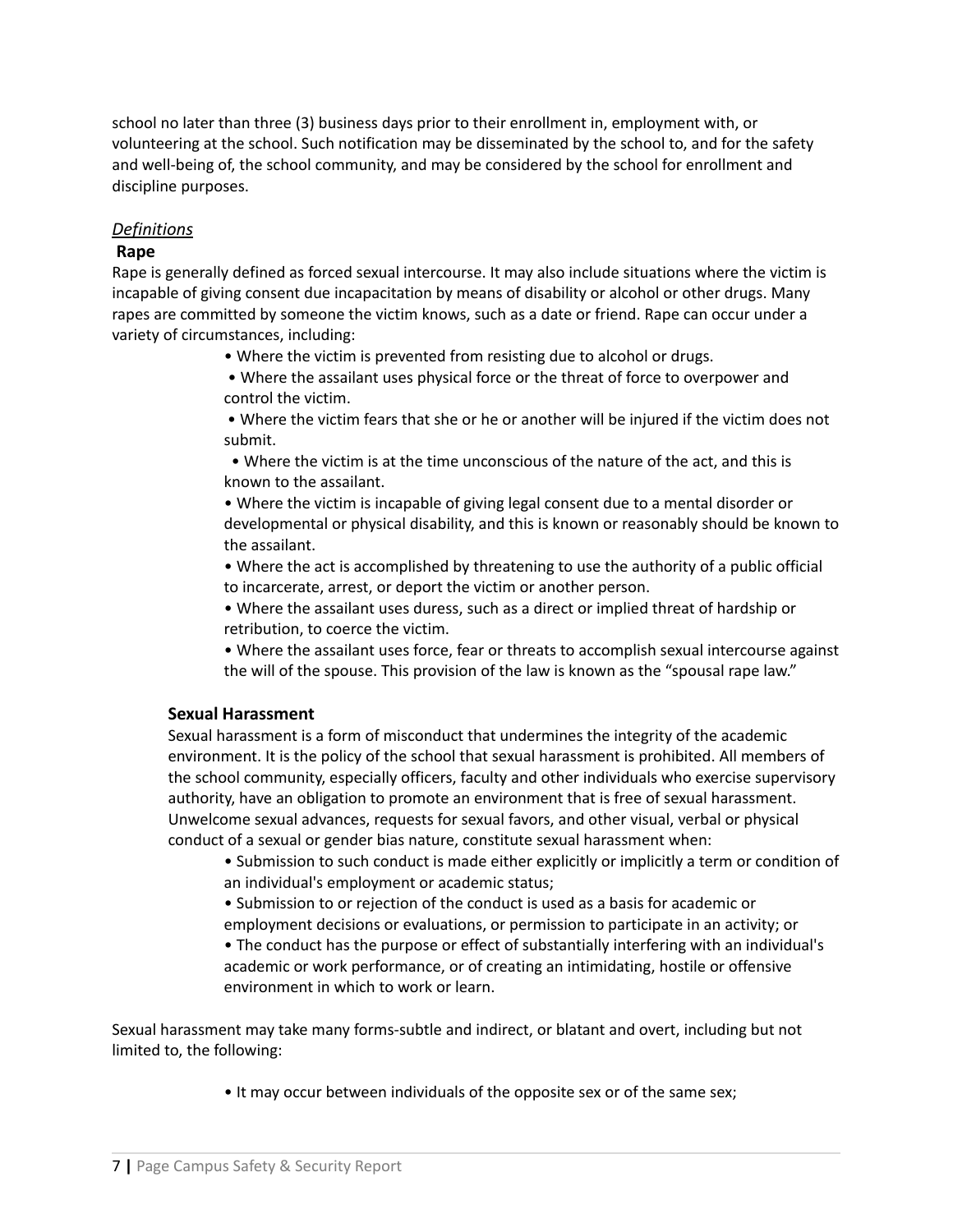• It may occur between students, between peers and/or co-workers, or between individuals in an unequal power relationship (such as by a supervisor with regard to a supervised employee or an instructor regarding a current student);

• It may be aimed at coercing an individual to participate in an unwanted sexual relationship or it may have the effect of causing an individual to change behavior or work performance;

• It may consist of repeated actions or may even arise from a single incident if sufficiently severe;

• It may also rise to the level of a criminal offense, such as battery or sexual violence.

Sexual violence is a physical act perpetrated against a person's will or where a person is incapable of giving consent due to the victim's use of drugs or alcohol. An individual also may be unable to give consent due to an intellectual or other disability. Sexual violence includes, but is not limited to, rape, sexual assault, sexual battery, and sexual coercion.

Determining what constitutes sexual harassment under this policy is dependent upon the specific facts and the context in which the conduct occurs. Some conduct may be inappropriate, unprofessional, and/or subject to disciplinary action, but would not fall under the definition of sexual harassment. Examples of unwelcome conduct of a sexual or gender related nature that may constitute sexual harassment may, but do not necessarily, include, and are not limited to:

- Rape, sexual assault, sexual battery, sexual coercion or other sexual violence;
- Sexually explicit or gender related statements, comments, questions, jokes, innuendoes, anecdotes, or gestures;

• Other than customary handshakes, uninvited touching, patting, hugging, or purposeful brushing against a person's body or other inappropriate touching of an individual's body;

- Remarks of a sexual nature about a person's clothing or body;
- Use of electronic mail or computer dissemination of sexually oriented, sex-based communications;
- Sexual advances, whether or not they involve physical touching;

• Requests for sexual favors in exchange for actual or promised job or educational benefits, such as favorable reviews, salary increases, promotions, increased benefits, continued employment, grades, favorable assignments, letters of recommendation;

- Displaying sexually suggestive objects, pictures, magazines, cartoons, or screensavers;
- Inquiries, remarks, or discussions about an individual's sexual experiences or activities and other written or oral references to sexual conduct.

Any employee or student bringing a discrimination or sexual harassment complaint or assisting in the investigation of such a complaint will not be adversely affected in terms and conditions of employment and/or academic standing, nor discriminated against, terminated, or expelled because of the complaint. Intentionally providing false information is also grounds for discipline.

Determining what constitutes discrimination under this policy will be accomplished on a case-by-case basis and depends upon the specific facts and the context in which the conduct occurs. Some conduct may be inappropriate, unprofessional, and/or subject to disciplinary action, but would not fall under the definition of discrimination. Individuals who violate this policy are subject to discipline up to and including termination and/or expulsion, in accordance with the school's Student Code of Conduct. Other, lesser sanctions may be imposed, depending on the circumstances.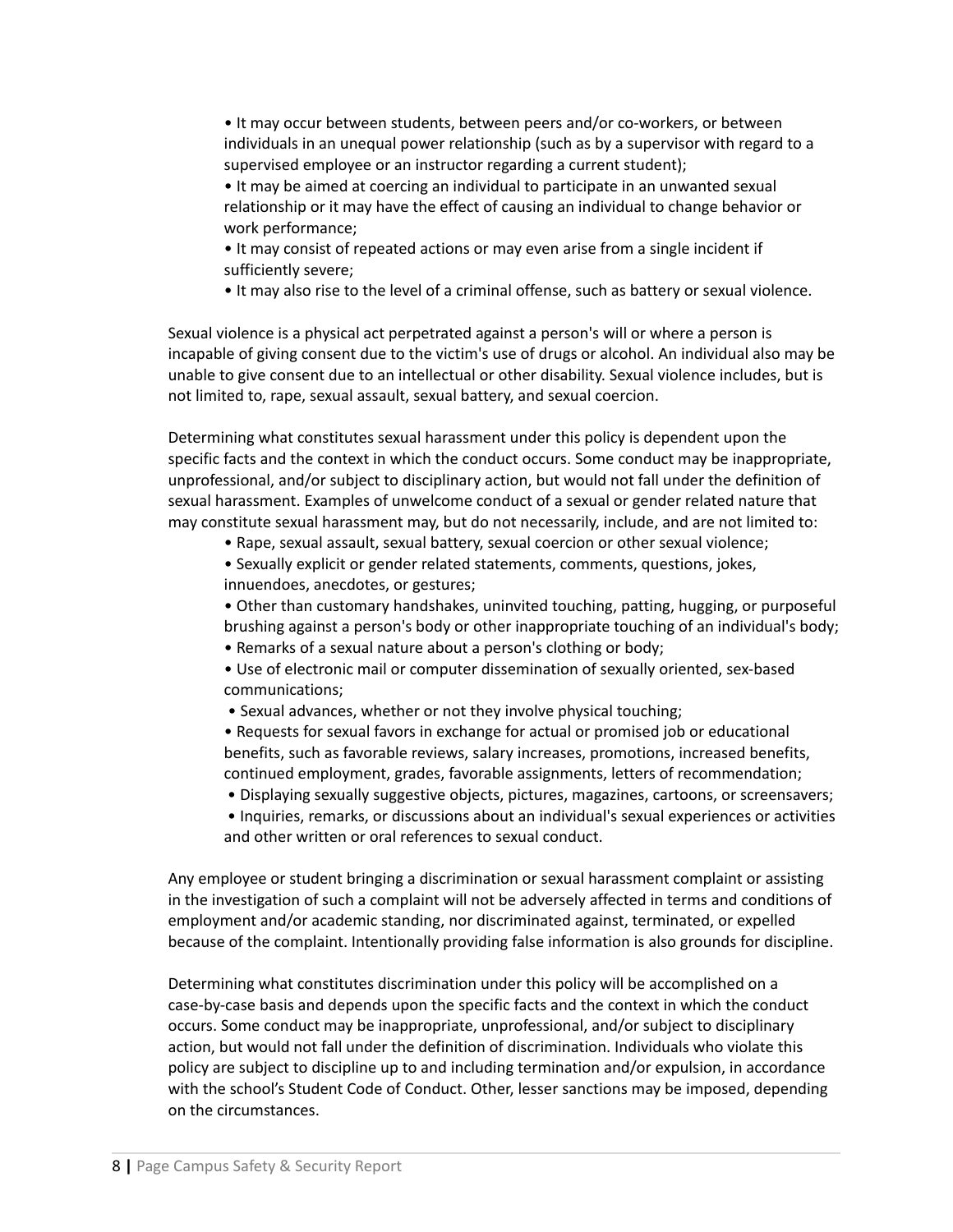#### **Stalking**

The school defines stalking as engaging in conduct that is directed at a specific person that would cause a reasonable person to experience fear. Stalking may include non-consensual communication, including in-person communication or contact, surveillance, telephone calls, voice messages, text messages, email messages, social networking site postings, instant messages, postings of pictures or information on websites, written letters, gifts or any other undesired communication that elicits fear.

#### **Dating Violence**

Dating violence is violence committed by a person who is or has been in a social relationship of a romantic or intimate nature with the victim. The existence of such a relationship shall be determined based on the reporting party's statement and with consideration of the length of the relationship, the type of relationship, and the frequency of interaction between the persons involved in the relationship.

For the purpose of this definition, dating violence includes, but is not limited to, sexual or physical abuse or the threat of such abuse. Dating violence does not include acts covered under the definition of domestic violence.

#### **Domestic Violence**

Domestic violence is a felony or misdemeanor crime of violence committed:

- By a current or former spouse or intimate partner of the victim;
- By a person with whom the victim shares a child in common;
- By a person who is cohabitating with, or has cohabitated with, the victim as a spouse or intimate partner;

• By a person similarly situated to a spouse of the victim under the domestic or family violence laws of the jurisdiction in which the crime of violence occurred, or;

• By any other person against an adult or youth victim who is protected from that person's acts under the domestic or family violence laws of the jurisdiction in which the crime of violence occurred.

### **Fondling**

Fondling is the touching of the private body parts of another person for the purpose of sexual gratification, without the consent of the victim, including instances where the victim is incapable of giving consent because of his/her age or because of his/her temporary or permanent mental incapacity.

#### **Incest**

Incest is non-forcible sexual intercourse between persons who are related to each other within the degrees wherein marriage is prohibited by law.

### **Statutory Rape**

Statutory rape is non-forcible sexual intercourse with a person who is under the statutory age of consent.

### **Other Sexual Offenses**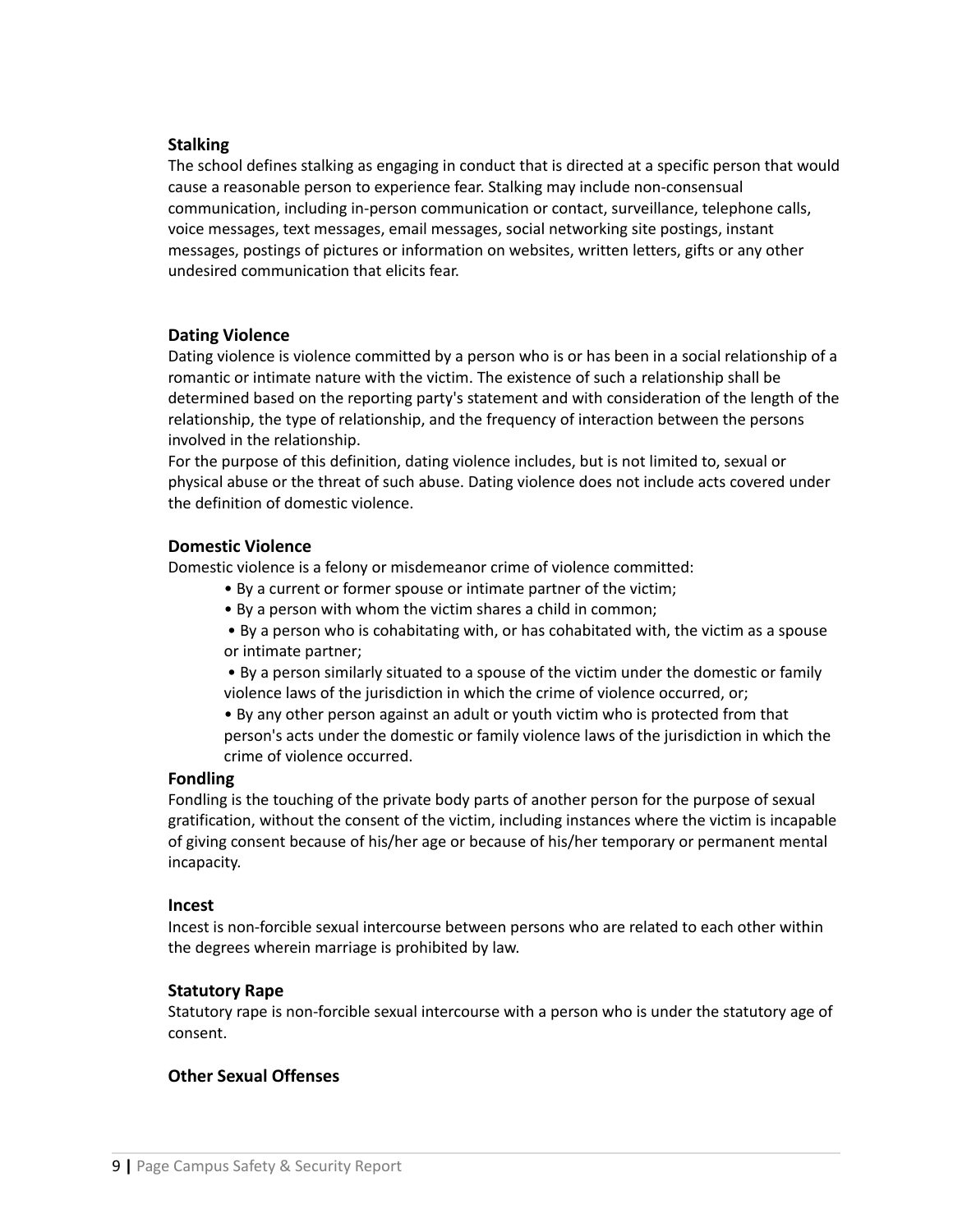Other sexual offenses include the following: sodomy (forced anal intercourse); oral copulation (forced oral-genital contact); rape by a foreign object (forced penetration by a foreign object, including a finger); and sexual battery (the unwanted touching of an intimate part of another person for the purpose of sexual arousal).

# **Criminal Sanctions/Disciplinary Action**

School employees and students are expected to abide by all local, state, and federal criminal laws. In addition to criminal sanctions and possible liability under such laws, acts of sexual assault and non-consensual sexual contact will subject a student to institutional disciplinary action. Sanctions could include dismissal, suspension, conduct probation, or any other form of disciplinary sanction. Employees will be subjected to warning, suspension, demotion, or termination from employment.

# **Emergency and Evacuation Procedures**

Upon confirmation of an emergency or dangerous situation the Director of Education is authorized to use emergency communication methods to notify the campus community of an emergency situation that would jeopardize their health and safety. These can be performed by any of the following ways; Verbal, text, email, whistle and fire alarm warning system. Any warnings will be emailed through the school's student management system.

The institution will test the emergency response and evacuation procedures on at least an annual basis. In the event of an emergency on campus where evacuation of the facilities is required, the following procedures are recommended:

- Identify the location of the emergency. It is essential that students and staff avoid evacuating into the area involved in the emergency.
- Identify the type of emergency, if possible, which will determine the evacuation process and the order of evacuation, see below plan.
- Identify students and staff that may need assistance in evacuating the premises.
- Instructors should immediately report any absence(s) of students not at the meeting point, as identified by the local emergency response team, to emergency personnel at the scene and to the Director of Education.
- Reentry of the facility is not permitted unless approved by the Director of Education after consultation with emergency personnel at the scene.

MBI Physical Facilities and Emergency Preparedness

Emergency scenario identification and concordant action plans for all staff and students at Mind Body Institute. This document contains action plans for weather-based events, fire-based events, dangers posed to students and/or staff on or near campus, lockdown procedures, medical emergencies, physical and cyber threats. If any of the following events occur, it will be documented and turned in to the Director of Education.

- I. Weather-based events
	- A. Tornado
		- 1. Remember these terms and know the difference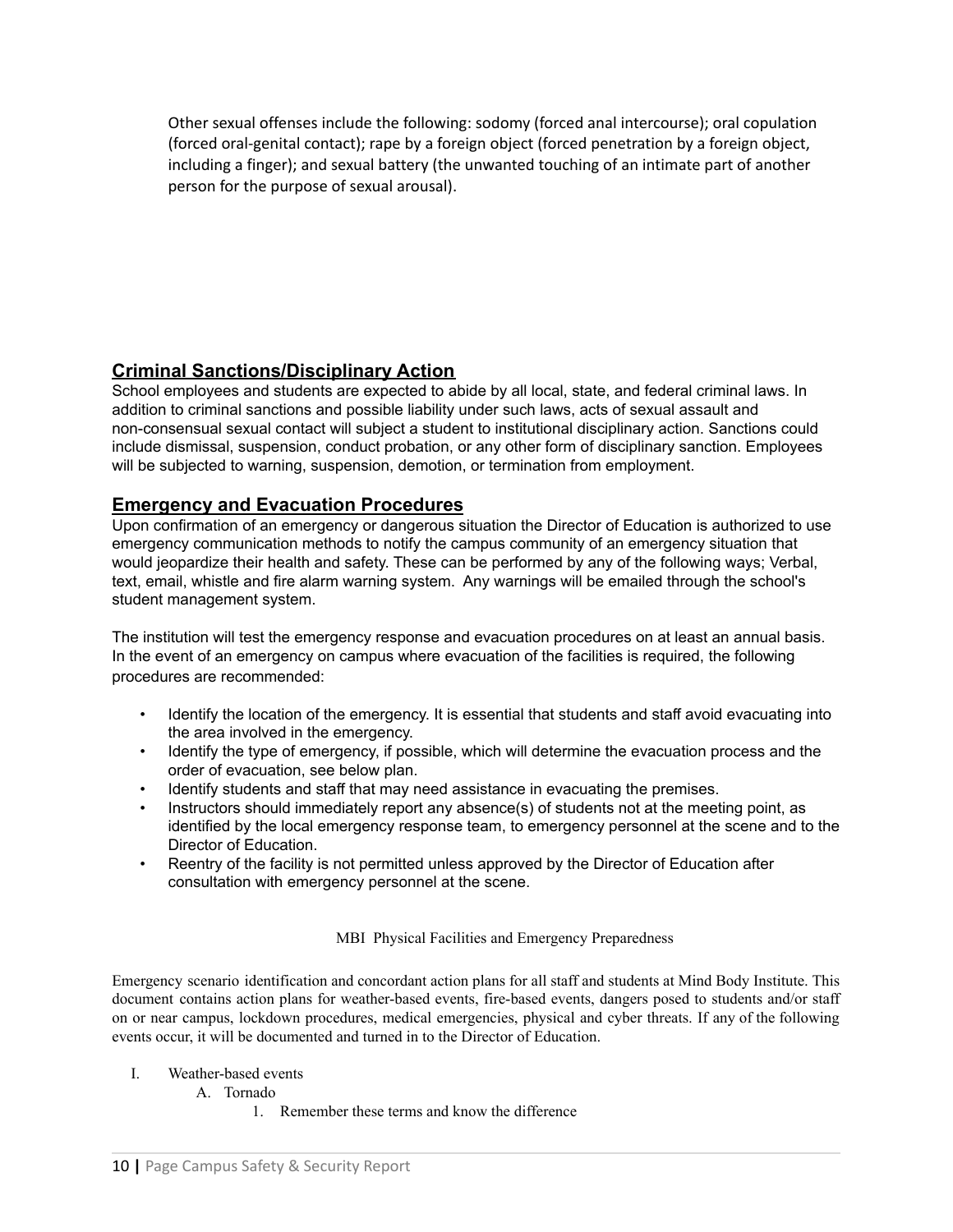- a) Watch: a tornado may develop
- b) Warning: a tornado has been sighted
- 2. In the event that either sirens or a "take shelter alert" is issued, all persons on campus will report to the main hallway just outside the classrooms
- 3. All persons on campus will remain in the hallway until the danger is over and the lead staff member on campus releases everyone.
- B. Heavy Rain/Flooding
	- 1. In the event that heavy rain and/or flooding make traveling unsafe, students and staff are to stay in place until the danger has passed
	- 2. Should a water evacuation of the MBI campus become necessary, all persons on campus will follow protocol as determined by local authorities
- C. Earthquake
	- 1. In the event of an earthquake all students are to take cover under their desk
	- 2. MBI staff and instructors are to take cover either in a doorway or under a desk
- II. Fire-based events
	- A. Fire in building/outer structure
		- 1. All persons will evacuate the building immediately via the safest exit available
			- a) Front office and clinic will use the front or side exit
			- b) Instructors office and classroom C will use the side or back exit
			- c) Classrooms B, A2, and A1 will use the back exit unless it is not safe in which case they will use the side or front exits
		- 2. All persons will report to the designated meeting spot, across the street at the white wall
		- 3. MBI staff will designate:
			- a) One staff member to call 9-1-1
			- b) One staff member to call the Director of Education if they are not on campus
		- 4. All students must remain on site until they have been cleared by their instructor to leave the campus
	- B. Fire on/around property
		- 1. If the fire is directly on property and can be extinguished by a fire extinguisher:
			- a) Any persons may remove the closest fire extinguisher from the wall and use on the fire
			- b) Once the situation is under control, staff members will need to alert the Director of Education
			- c) If the fire is on the property and cannot be extinguished by a fire extinguisher: (1) All people on campus will evacuate to the designated meeting spot.
			- d) MBI staff member will designate
				- (1) One staff member to dial 9-1-1
				- (2) One staff member to call the Director of Education if they are not on campus
		- 2. In any case, all students must remain at the designated meeting spot until they have been cleared by the instructor to leave
- III. Dangers Posed to Staff and/or Students
	- A. Dangers that do not directly involve any persons on campus are defined, but not limited to, the following and will be reported to the proper authorities as well as the Director of Education:
		- 1. Fighting, verbal or physical, on campus property between persons who have no affiliation with MBI or anyone at MBI:
			- a) Call the police. Do NOT get involved.
		- 2. Feral or stray animals that are angry/showing signs of immediate distress and do not belong to any persons affiliated with MBI:
			- a) Call animal control. Do NOT attempt to approach the animal.
		- 3. For any of the following, please call the police non-emergency number (615) 862-8600: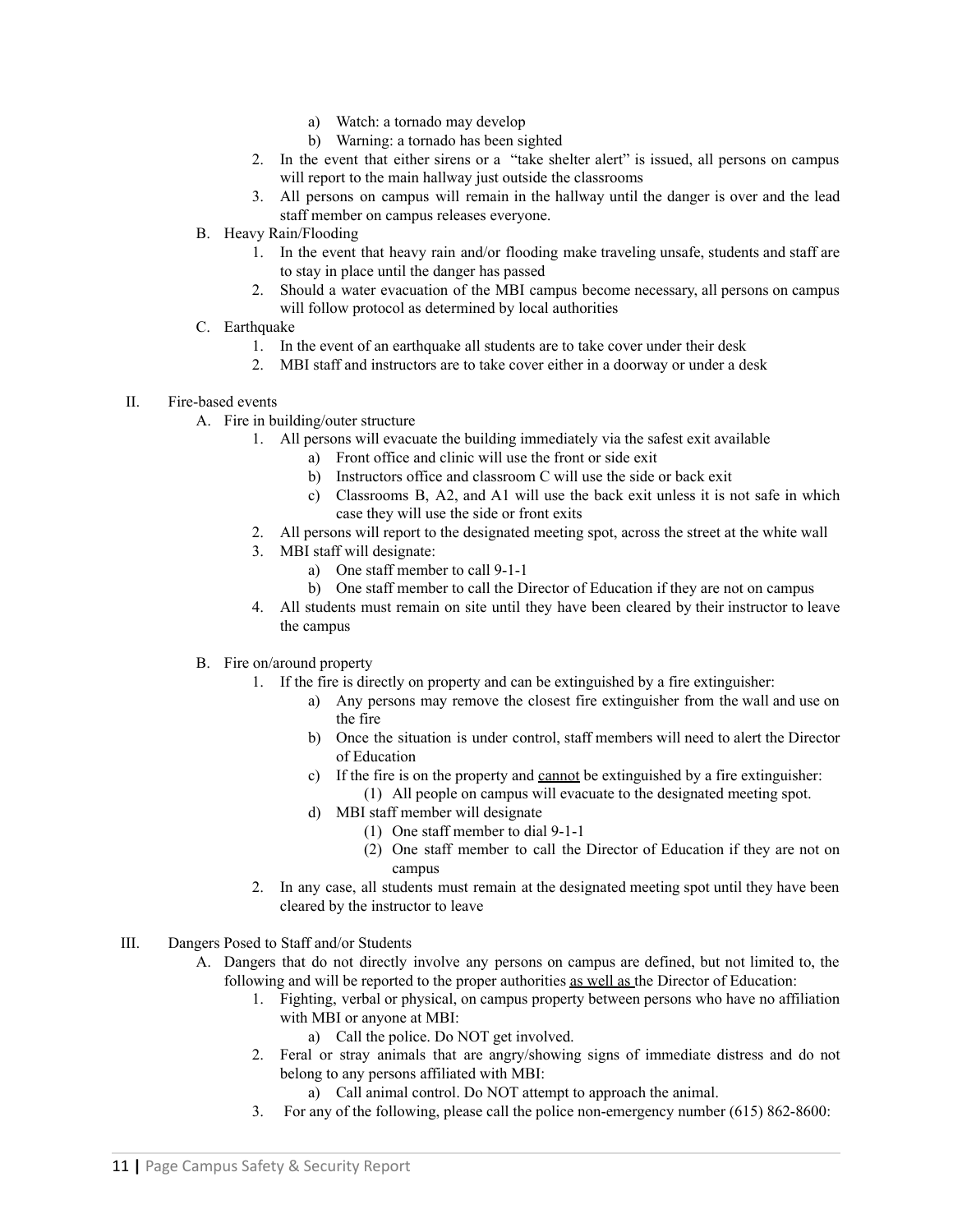- a) Gunshots
- b) Breaking glass
- c) Screaming
- d) Verbal fighting
- e) An abandoned car in the parking lot that does not belong to any persons affiliated with MBI

#### IV. Lockdown Procedures

- A. Danger in the immediate area causing lockdown by authorities:
	- 1. All doors leading to outside campus will be locked and remain locked until further notice
	- 2. All persons will remain inside the school until further notice
	- a) No exceptions. No one (students, staff, clients) will be allowed to leave campus 3. MBI staff will designate:
		- a) One person to notify the Director of Education if they are not on campus
		- b) One person to be the "contact" for the commanding authority
	- 4. If there are students on campus, they will remain in their designated classroom with the designated instructor, unless otherwise directed
- B. Danger within the school causing immediate lockdown of the classrooms:
	- 1. The school entrance/exit and classroom doors will be locked before the beginning of class day and night.
	- 2. In the event of a violent/erratic person, all students will remain in the locked classrooms until the situation is under control, and deemed safe by an MBI staff member
- C. Active Shooter on Campus:
	- 1. In the event of an active shooter on campus; After calling 911;
		- a) If the shooter has made it into the building from the front leave out the back as quickly as possible and find the nearest hiding spot you can.
		- b) If the shooter has made it into the building from the back then leave out the front and as quickly as possible run to the Nissan Car dealership to the right of MBI for safe hiding while alerting them to what is happening.
		- c) If the shooter is outside the building, maintain your locked in position and move to the LRC room where there are no windows and barricade the door with all anything in the room after also locking the door.
		- d) Only once the emergency response team is onsite and the situation is deemed under control will the lead instructor onsite then call the Director of Education for further assistance.
- V. Medical Emergencies
	- A. Should any persons on campus require medical assistance, MBI staff will:
		- 1. Designate one person to call 9-1-1
		- 2. Designate one person to call the Director of Education if they are not on campus
		- 3. Assist the student or staff member who requires medical assistance to the best of your ability and/or training while waiting for appropriate officials to arrive
- VI. Physical and Violent Threats
	- A. If violence of any nature takes place between students on campus:
		- 1. The instructor will attempt to de escalate the situation, requesting assistance from another staff member if necessary
			- a) NOTE: No one on campus is to purposely insert themselves into a physically violent situation. If two students become physically violent, the instructor must get other students away from the situation as fast as possible and call 9-1-1 if needed
			- b) NOTE: If the situation requires, both students will be sent home immediately and return pending on decision from the Director of Education
		- 2. If the students are sent home, they are NOT allowed to leave at the same time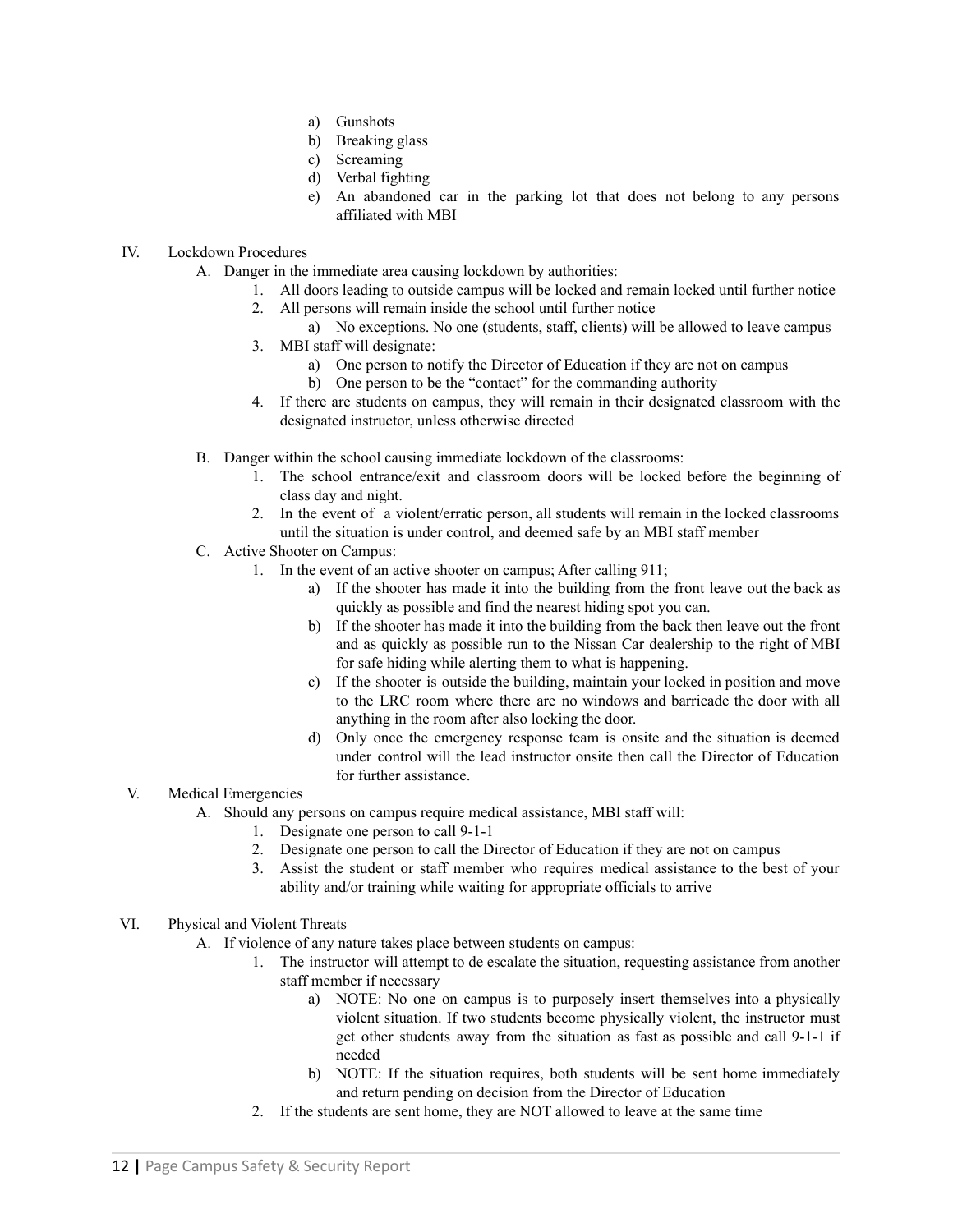- B. If violence of any nature takes place between instructor/staff member and student:
	- 1. On campus: the same rules apply as it does for violence between students
		- a) Student initiated violence: the student will be sent home immediately, pending review by the Director of Education
		- b) Instructor/Staff Member initiated: the instructor/staff member will be sent home immediately, pending review by the Director of Education
	- 2. Off campus: the persons involved will not be allowed back to campus pending review and decision by the Director of Education
- C. Cyber Threats
	- 1. Any threats made through the various social media platforms will be taken seriously with consequences of all threats pending review by the Director of Education

Of the crimes listed below and for crimes of larceny-theft, simple assault, intimidation, and destruction, damage, or vandalism of property, the following charts reflects the number of these offenses that were reported to a campus security authority or to local police agencies as a crime in which the victim was intentionally selected because of the victim's actual or perceived race, gender, religion, sexual orientation, ethnicity, or disability. These data are reported according to the category of prejudice.

2020 data is collected from the Madison Police Department. from Jan.  $1^{st}$ -Dec.  $31^{st}$ 

| 2020                                   | <b>RACE</b><br>OC-NC-<br><b>PP</b> | <b>GENDER</b><br><b>OC-NC-PP</b> | <b>RELIGION</b><br>OC-NC-PP | <b>SEXUAL</b><br><b>ORIENTATION</b><br><b>OC-NC-PP</b> | <b>ETHNICITY</b><br>OC-NC-PP | <b>DISABILITY</b><br><b>OC-NC-PP</b> |
|----------------------------------------|------------------------------------|----------------------------------|-----------------------------|--------------------------------------------------------|------------------------------|--------------------------------------|
| Murder & non-negligent<br>manslaughter | $0 - 0 - 0$                        | $0 - 0 - 0$                      | $0 - 0 - 0$                 | $0 - 0 - 0$                                            | $0 - 0 - 0$                  | $0 - 0 - 0$                          |
| <b>Negligent Manslaughter</b>          | $0 - 0 - 0$                        | $0 - 0 - 0$                      | $0 - 0 - 0$                 | $0 - 0 - 0$                                            | $0 - 0 - 0$                  | $0 - 0 - 0$                          |
| Forcible sex offenses                  | $0 - 0 - 0$                        | $0 - 0 - 0$                      | $0 - 0 - 0$                 | $0 - 0 - 0$                                            | $0 - 0 - 0$                  | $0 - 0 - 0$                          |
| Non-forcible sex offences              | $0 - 0 - 0$                        | $0 - 0 - 0$                      | $0 - 0 - 0$                 | $0 - 0 - 0$                                            | $0 - 0 - 0$                  | $0 - 0 - 0$                          |
| <b>Robbery</b>                         | $0 - 0 - 0$                        | $0 - 0 - 0$                      | $0 - 0 - 0$                 | $0 - 0 - 0$                                            | $0 - 0 - 0$                  | $0 - 0 - 0$                          |
| Aggravated assault                     | $0 - 0 - 0$                        | $0 - 0 - 0$                      | $0 - 0 - 0$                 | $0 - 0 - 0$                                            | $0 - 0 - 0$                  | $0 - 0 - 0$                          |
| <b>Burglary</b>                        | $0 - 0 - 0$                        | $0 - 0 - 0$                      | $0 - 0 - 0$                 | $0 - 0 - 0$                                            | $0 - 0 - 0$                  | $0 - 0 - 0$                          |
| Motor vehicle theft                    | $0 - 0 - 0$                        | $0 - 0 - 0$                      | $0 - 0 - 0$                 | $0 - 0 - 0$                                            | $0 - 0 - 0$                  | $0 - 0 - 0$                          |
| Arson                                  | $0 - 0 - 0$                        | $0 - 0 - 0$                      | $0 - 0 - 0$                 | $0 - 0 - 0$                                            | $0 - 0 - 0$                  | $0 - 0 - 0$                          |
| Larceny-theft                          | $0 - 0 - 0$                        | $0 - 0 - 0$                      | $0 - 0 - 0$                 | $0 - 0 - 0$                                            | $0 - 0 - 0$                  | $0 - 0 - 0$                          |
| Simple assault                         | $0 - 0 - 0$                        | $0 - 0 - 0$                      | $0 - 0 - 0$                 | $0 - 0 - 0$                                            | $0 - 0 - 0$                  | $0 - 0 - 0$                          |
| Intimidation                           | $0 - 0 - 0$                        | $0 - 0 - 0$                      | $0 - 0 - 0$                 | $0 - 0 - 0$                                            | $0 - 0 - 0$                  | $0 - 0 - 0$                          |
| Destruction/damage/vandalism           | $0 - 0 - 0$                        | $0 - 0 - 0$                      | $0 - 0 - 0$                 | $0 - 0 - 0$                                            | $0 - 0 - 0$                  | $0 - 0 - 0$                          |
| <b>Bodily injury crimes</b>            | $0 - 0 - 0$                        | $0 - 0 - 0$                      | $0 - 0 - 0$                 | $0 - 0 - 0$                                            | $0 - 0 - 0$                  | $0 - 0 - 0$                          |
| <b>Domestic Violence</b>               | $0 - 0 - 0$                        | $0 - 0 - 0$                      | $0 - 0 - 0$                 | $0 - 0 - 0$                                            | $0 - 0 - 0$                  | $0 - 0 - 0$                          |
| <b>Dating Violence</b>                 | $0 - 0 - 0$                        | $0 - 0 - 0$                      | $0 - 0 - 0$                 | $0 - 0 - 0$                                            | $0 - 0 - 0$                  | $0 - 0 - 0$                          |
| <b>Stalking</b>                        | $0 - 0 - 0$                        | $0 - 0 - 0$                      | $0 - 0 - 0$                 | $0 - 0 - 0$                                            | $0 - 0 - 0$                  | $0 - 0 - 0$                          |
| Rape                                   | $0 - 0 - 0$                        | $0 - 0 - 0$                      | $0 - 0 - 0$                 | $0 - 0 - 0$                                            | $0 - 0 - 0$                  | $0 - 0 - 0$                          |
| Fondling                               | $0 - 0 - 0$                        | $0 - 0 - 0$                      | $0 - 0 - 0$                 | $0 - 0 - 0$                                            | $0 - 0 - 0$                  | $0 - 0 - 0$                          |
| Incest                                 | $0 - 0 - 0$                        | $0 - 0 - 0$                      | $0 - 0 - 0$                 | $0 - 0 - 0$                                            | $0 - 0 - 0$                  | $0 - 0 - 0$                          |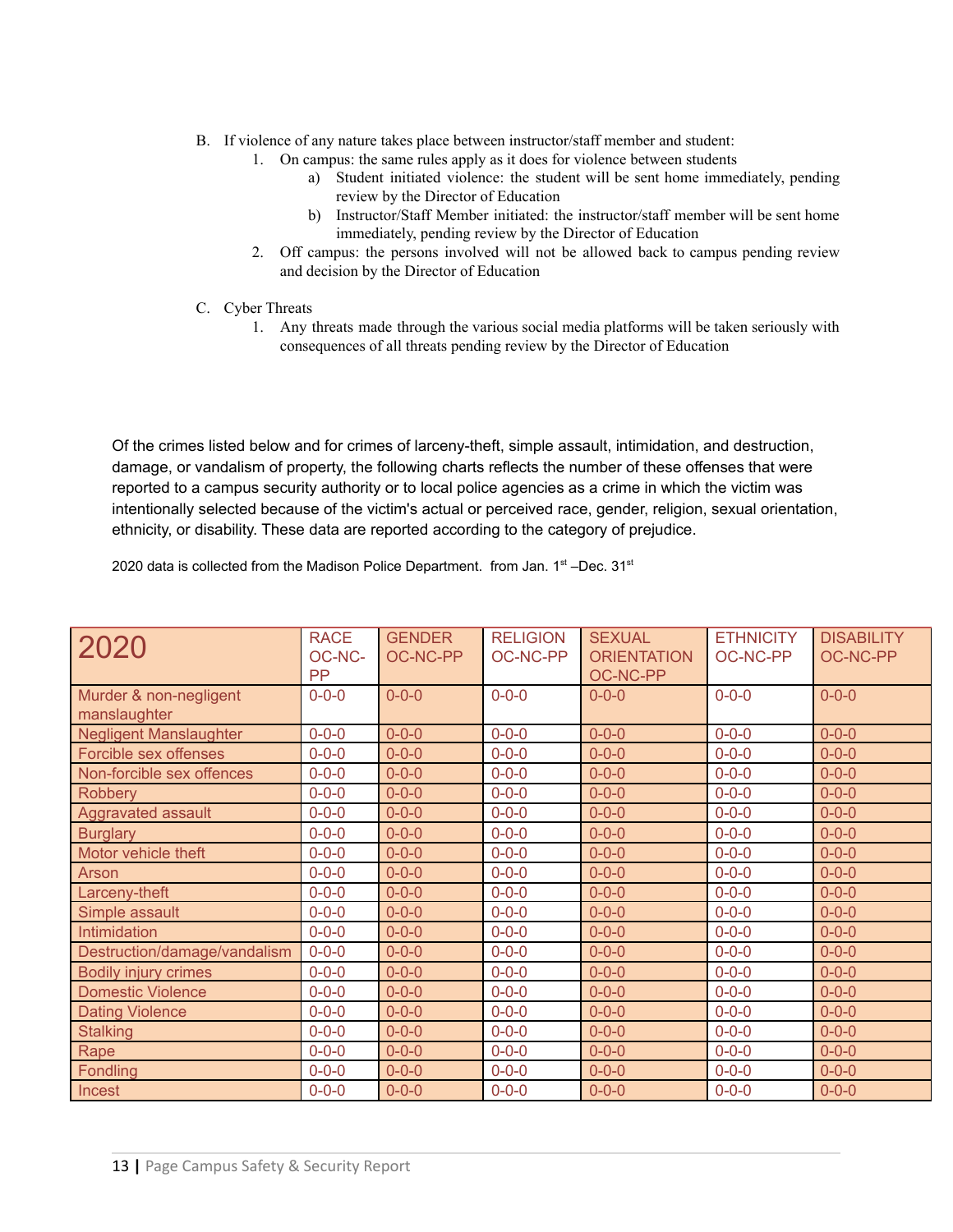| Statutory<br>Rape | $0 - 0 - C$ | $0 - 0 - C$ | $0 - 0 - 0$ | $\sim$<br>$\sim$<br><u>U-U-U</u> | $0 - 0 - C$ |
|-------------------|-------------|-------------|-------------|----------------------------------|-------------|
|                   |             |             |             |                                  |             |

| 2020                         | <b>VAWA</b><br>OC-NC-<br>PP. | <b>Arrests</b><br>OC-NC-PP | <b>Disciplinary</b><br><b>Actions</b><br>OC-NC-PP | <b>Unfounded</b><br><b>Crimes</b><br>OC-NC-PP |  |
|------------------------------|------------------------------|----------------------------|---------------------------------------------------|-----------------------------------------------|--|
| Domestic Violence            | $0 - 0 - 0$                  | $0 - 0 - 0$                | $0 - 0 - 0$                                       | $0 - 0 - 0$                                   |  |
| <b>Dating Violence</b>       | $0 - 0 - 0$                  | $0 - 0 - 0$                | $0 - 0 - 0$                                       | $0 - 0 - 0$                                   |  |
| <b>Stalking</b>              | $0 - 0 - 0$                  | $0 - 0 - 0$                | $0 - 0 - 0$                                       | $0 - 0 - 0$                                   |  |
| Weapons; carrying/possessing | $0 - 0 - 0$                  | $0 - 0 - 0$                | $0 - 0 - 0$                                       | $0 - 0 - 0$                                   |  |
| <b>Drug Abuse Violations</b> | $0 - 0 - 0$                  | $0 - 0 - 0$                | $0 - 0 - 0$                                       | $0 - 0 - 0$                                   |  |
| Liquor Law Violation         | $0 - 0 - 0$                  | $0 - 0 - 0$                | $0 - 0 - 0$                                       | $0 - 0 - 0$                                   |  |

# **Crime Statistics 2020**

The following chart reflects the number of crimes committed on campus or immediately adjacent to and accessible from the campus that were reported to local police agencies. 2020 data is from Madison Police Department and , 2019 & 2018 data is from Donelson/Hermitage Police Department from Jan-Dec of each year. Because we moved locations in 2020.

OC= on campus NC= non-campus property PP= public property

|                                           | <b>OC2018</b> | <b>NC2018</b> | PP2018         | OC2019         | <b>NC2019</b>  | PP2019         | <b>OC2020</b>  | <b>NC2020</b>  | PP2020       |
|-------------------------------------------|---------------|---------------|----------------|----------------|----------------|----------------|----------------|----------------|--------------|
| Murder &<br>non-negligent<br>manslaughter | $\mathbf{0}$  | $\mathbf{0}$  | $\mathbf 0$    | $\overline{0}$ | 0              | $\overline{0}$ | 0              | 0              | 0            |
| Negligent<br>Manslaughter                 | $\Omega$      | $\Omega$      | $\overline{0}$ | $\overline{0}$ | $\Omega$       | $\Omega$       | $\Omega$       | 0              | $\Omega$     |
| Forcible sex<br>offenses                  | $\Omega$      | $\Omega$      | $\overline{0}$ | $\overline{0}$ | $\overline{0}$ | $\Omega$       | $\Omega$       | 0              | $\Omega$     |
| Non-forcible<br>sex offenses              | $\Omega$      | $\Omega$      | $\overline{0}$ | $\overline{0}$ | $\overline{0}$ | $\overline{0}$ | $\overline{0}$ | $\mathbf 0$    | $\Omega$     |
| Robbery                                   | $\mathbf{0}$  | $\mathbf{0}$  | 1              | $\overline{0}$ | $\overline{0}$ | 3              | $\mathbf 0$    | 0              | $\mathbf{0}$ |
| Aggravated<br>assault                     | $\Omega$      | $\Omega$      | $\mathbf 0$    | $\overline{0}$ | $\overline{0}$ | 0              | 0              | 0              | $\Omega$     |
| <b>Burglary</b>                           | $\Omega$      | $\Omega$      | 3              | $\Omega$       | $\Omega$       | 1              | $\Omega$       | $\Omega$       | $\Omega$     |
| <b>Motor Vehicle</b><br>Theft/break in    | $\Omega$      | $\Omega$      | $\overline{0}$ | $\overline{0}$ | $\Omega$       | 3              | $\Omega$       | 0              | $\Omega$     |
| Arson                                     | $\mathbf{0}$  | $\Omega$      | $\mathbf{0}$   | $\Omega$       | $\Omega$       | $\Omega$       | $\Omega$       | $\overline{0}$ | $\Omega$     |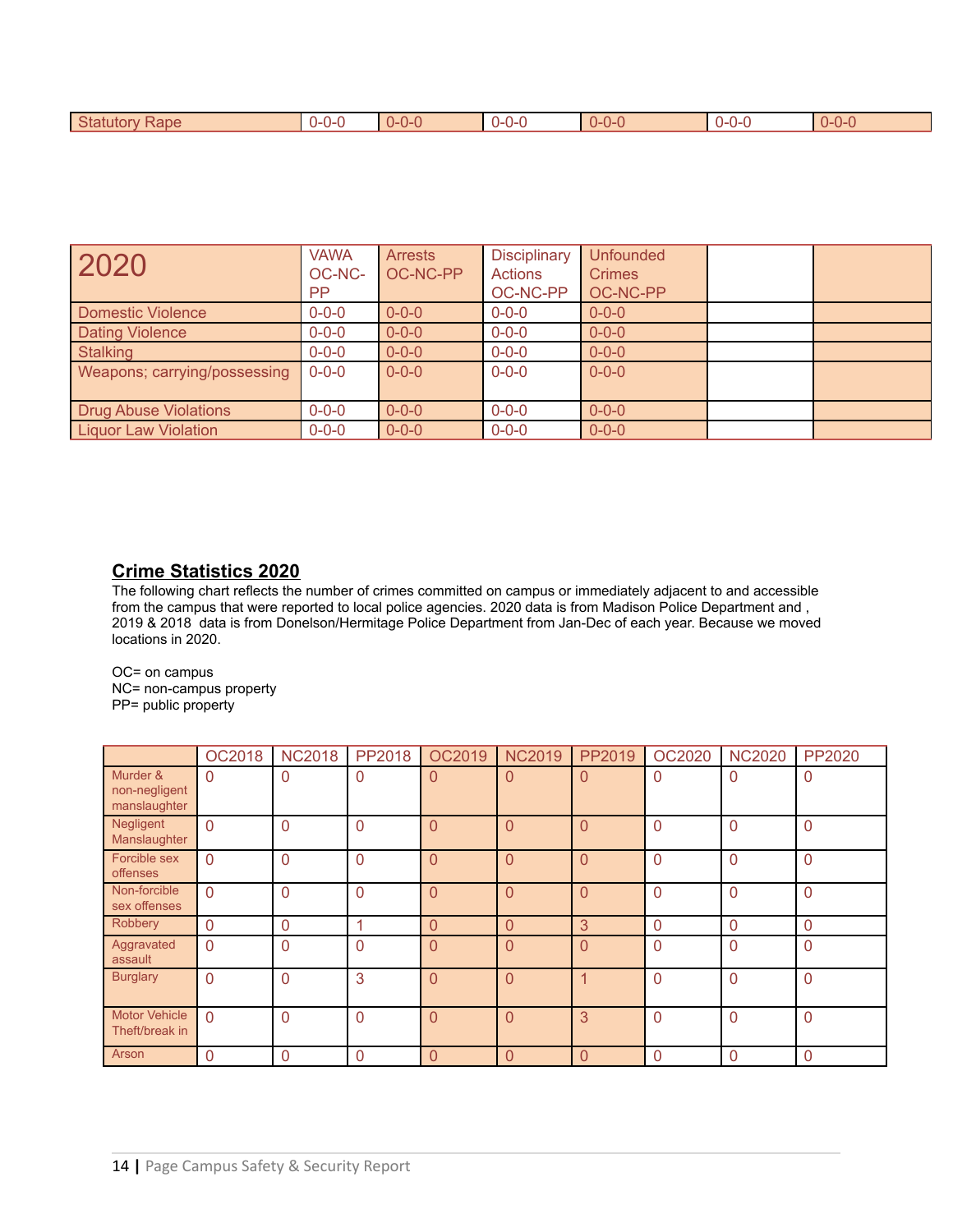| Arrests for<br>liquor, drug,<br>weapon<br>violations | $\overline{0}$      | $\overline{0}$ | $\overline{1}$ | $\overline{0}$ | $\overline{0}$ | $\overline{1}$ | $\overline{0}$ | $\overline{0}$ | $\overline{0}$ |
|------------------------------------------------------|---------------------|----------------|----------------|----------------|----------------|----------------|----------------|----------------|----------------|
| Domestic<br>Violence                                 | $\overline{0}$      | $\overline{0}$ | $\overline{0}$ | $\overline{0}$ | $\overline{0}$ | $\overline{0}$ | $\overline{0}$ | $\overline{0}$ | $\overline{0}$ |
| Dating<br>Violence                                   | $\overline{0}$      | $\overline{0}$ | $\overline{0}$ | $\overline{0}$ | $\overline{0}$ | $\overline{0}$ | $\overline{0}$ | $\overline{0}$ | $\overline{0}$ |
| Stalking                                             | $\mathsf{O}\xspace$ | $\overline{0}$ | $\overline{0}$ | $\overline{0}$ | $\overline{0}$ | $\overline{0}$ | $\overline{0}$ | $\overline{0}$ | $\overline{0}$ |
| Rape                                                 | $\overline{0}$      | $\overline{0}$ | $\overline{0}$ | $\overline{0}$ | $\overline{0}$ | $\overline{0}$ | $\overline{0}$ | $\overline{0}$ | $\overline{0}$ |
| Fondling                                             | $\mathbf 0$         | $\overline{0}$ | $\overline{0}$ | $\overline{0}$ | $\overline{0}$ | $\overline{0}$ | $\overline{0}$ | $\overline{0}$ | $\overline{0}$ |
| Incest                                               | $\mathsf 0$         | $\overline{0}$ | $\overline{0}$ | $\overline{0}$ | $\overline{0}$ | $\overline{0}$ | $\overline{0}$ | $\overline{0}$ | $\overline{0}$ |
| Statutory<br>Rape                                    | $\mathsf{O}\xspace$ | $\overline{0}$ | $\overline{0}$ | $\overline{0}$ | $\overline{0}$ | $\overline{0}$ | $\overline{0}$ | $\overline{0}$ | $\overline{0}$ |
| <b>Motor Vehicle</b><br>Theft                        | $\overline{0}$      | $\overline{0}$ | $\overline{0}$ | $\overline{0}$ | $\overline{0}$ | $\overline{0}$ | $\overline{0}$ | $\overline{0}$ | $\overline{0}$ |
|                                                      |                     |                |                |                |                |                |                |                |                |

Of the crimes listed below and for crimes of larceny-theft, simple assault, intimidation, and destruction, damage, or vandalism of property, the following charts reflects the number of these offenses that were reported to a campus security authority or to local police agencies as a crime in which the victim was intentionally selected because of the victim's actual or perceived race, gender, religion, sexual orientation, ethnicity, or disability. These data are reported according to the category of prejudice.

2019 data is collected from the Donelson/Hermitage Police Department. 2018 data is collected from the Donelson/Hermitage Police Department. Both are from Jan. 1st -Dec. 31st

| 2019 | <b>RACE</b><br>OC-NC- | <b>GENDER</b><br>LOC-NC-PP | <b>RELIGION</b> | <b>SEXUAL</b><br>OC-NC-PP   ORIENTATION   OC-NC-PP | <b>ETHNICITY</b> | <b>DISABILITY</b><br>LOC-NC-PP |
|------|-----------------------|----------------------------|-----------------|----------------------------------------------------|------------------|--------------------------------|
|      | PP                    |                            |                 | OC-NC-PP                                           |                  |                                |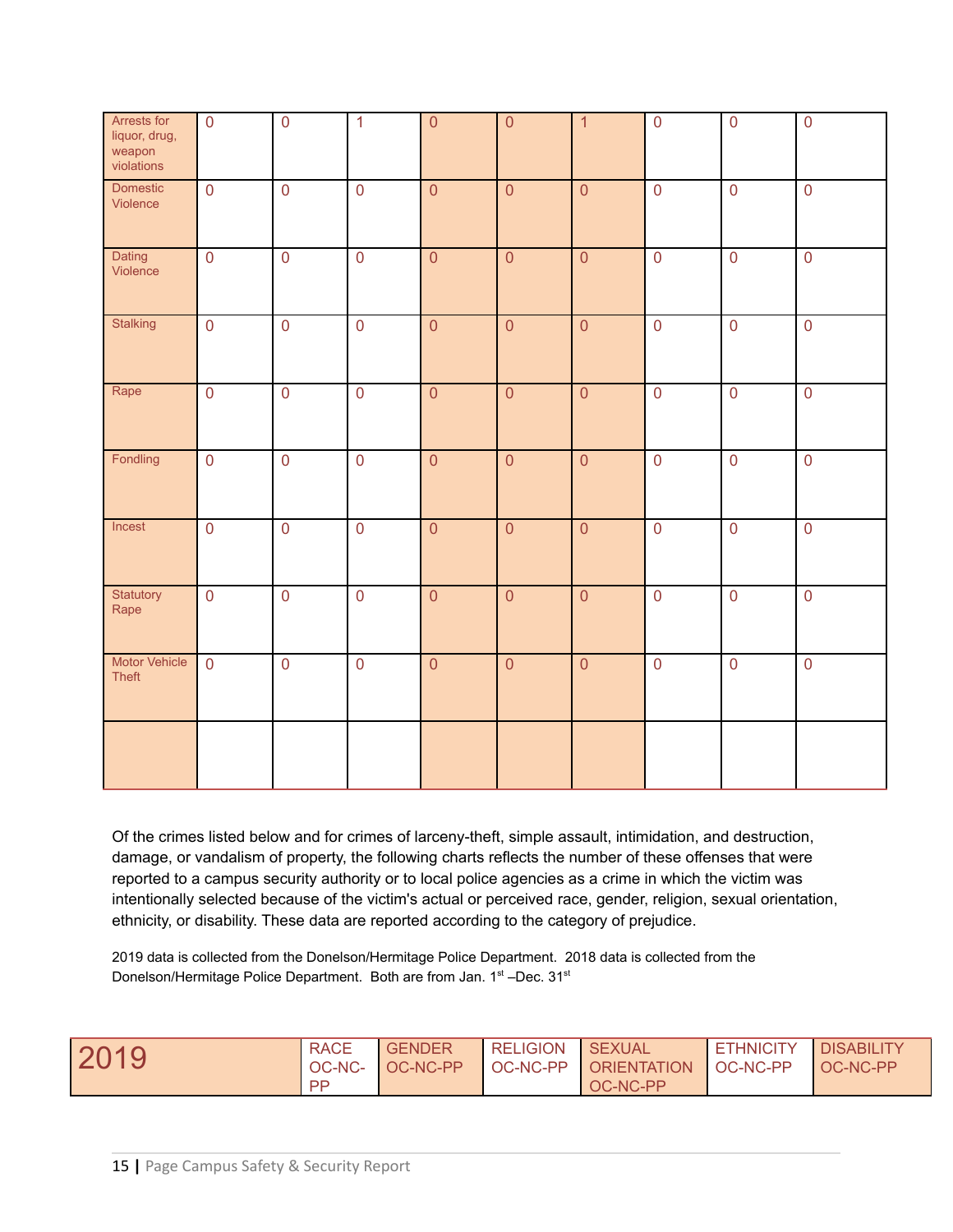| Murder & non-negligent<br>manslaughter | $0 - 0 - 0$ | $0 - 0 - 0$ | $0 - 0 - 0$ | $0 - 0 - 0$ | $0 - 0 - 0$ | $0 - 0 - 0$ |
|----------------------------------------|-------------|-------------|-------------|-------------|-------------|-------------|
| <b>Negligent Manslaughter</b>          | $0 - 0 - 0$ | $0 - 0 - 0$ | $0 - 0 - 0$ | $0 - 0 - 0$ | $0 - 0 - 0$ | $0 - 0 - 0$ |
| Forcible sex offenses                  | $0 - 0 - 0$ | $0 - 0 - 0$ | $0 - 0 - 0$ | $0 - 0 - 0$ | $0 - 0 - 0$ | $0 - 0 - 0$ |
| Non-forcible sex offences              | $0 - 0 - 0$ | $0 - 0 - 0$ | $0 - 0 - 0$ | $0 - 0 - 0$ | $0 - 0 - 0$ | $0 - 0 - 0$ |
| <b>Robbery</b>                         | $0 - 0 - 0$ | $0 - 0 - 0$ | $0 - 0 - 0$ | $0 - 0 - 0$ | $0 - 0 - 0$ | $0 - 0 - 0$ |
| Aggravated assault                     | $0 - 0 - 0$ | $0 - 0 - 0$ | $0 - 0 - 0$ | $0 - 0 - 0$ | $0 - 0 - 0$ | $0 - 0 - 0$ |
| <b>Burglary</b>                        | $0 - 0 - 0$ | $0 - 0 - 0$ | $0 - 0 - 0$ | $0 - 0 - 0$ | $0 - 0 - 0$ | $0 - 0 - 0$ |
| Motor vehicle theft                    | $0 - 0 - 0$ | $0 - 0 - 0$ | $0 - 0 - 0$ | $0 - 0 - 0$ | $0 - 0 - 0$ | $0 - 0 - 0$ |
| Arson                                  | $0 - 0 - 0$ | $0 - 0 - 0$ | $0 - 0 - 0$ | $0 - 0 - 0$ | $0 - 0 - 0$ | $0 - 0 - 0$ |
| Larceny-theft                          | $0 - 0 - 0$ | $0 - 0 - 0$ | $0 - 0 - 0$ | $0 - 0 - 0$ | $0 - 0 - 0$ | $0 - 0 - 0$ |
| Simple assault                         | $0 - 0 - 0$ | $0 - 0 - 0$ | $0 - 0 - 0$ | $0 - 0 - 0$ | $0 - 0 - 0$ | $0 - 0 - 0$ |
| Intimidation                           | $0 - 0 - 0$ | $0 - 0 - 0$ | $0 - 0 - 0$ | $0 - 0 - 0$ | $0 - 0 - 0$ | $0 - 0 - 0$ |
| Destruction/damage/vandalism           | $0 - 0 - 0$ | $0 - 0 - 0$ | $0 - 0 - 0$ | $0 - 0 - 0$ | $0 - 0 - 0$ | $0 - 0 - 0$ |
| <b>Bodily injury crimes</b>            | $0 - 0 - 0$ | $0 - 0 - 0$ | $0 - 0 - 0$ | $0 - 0 - 0$ | $0 - 0 - 0$ | $0 - 0 - 0$ |
| <b>Domestic Violence</b>               | $0 - 0 - 0$ | $0 - 0 - 0$ | $0 - 0 - 0$ | $0 - 0 - 0$ | $0 - 0 - 0$ | $0 - 0 - 0$ |
| <b>Dating Violence</b>                 | $0 - 0 - 0$ | $0 - 0 - 0$ | $0 - 0 - 0$ | $0 - 0 - 0$ | $0 - 0 - 0$ | $0 - 0 - 0$ |
| <b>Stalking</b>                        | $0 - 0 - 0$ | $0 - 0 - 0$ | $0 - 0 - 0$ | $0 - 0 - 0$ | $0 - 0 - 0$ | $0 - 0 - 0$ |
| Rape                                   | $0 - 0 - 0$ | $0 - 0 - 0$ | $0 - 0 - 0$ | $0 - 0 - 0$ | $0 - 0 - 0$ | $0 - 0 - 0$ |
| <b>Fondling</b>                        | $0 - 0 - 0$ | $0 - 0 - 0$ | $0 - 0 - 0$ | $0 - 0 - 0$ | $0 - 0 - 0$ | $0 - 0 - 0$ |
| <b>Incest</b>                          | $0 - 0 - 0$ | $0 - 0 - 0$ | $0 - 0 - 0$ | $0 - 0 - 0$ | $0 - 0 - 0$ | $0 - 0 - 0$ |
| <b>Statutory Rape</b>                  | $0 - 0 - 0$ | $0 - 0 - 0$ | $0 - 0 - 0$ | $0 - 0 - 0$ | $0 - 0 - 0$ | $0 - 0 - 0$ |

| 2019                         | <b>VAWA</b><br>OC-NC-<br>PP. | <b>Arrests</b><br>OC-NC-PP | <b>Disciplinary</b><br><b>Actions</b><br>OC-NC-PP | <b>Unfounded</b><br><b>Crimes</b><br>OC-NC-PP |  |
|------------------------------|------------------------------|----------------------------|---------------------------------------------------|-----------------------------------------------|--|
| Domestic Violence            | $0 - 0 - 0$                  | $0 - 0 - 0$                | $0 - 0 - 0$                                       | $0 - 0 - 0$                                   |  |
| <b>Dating Violence</b>       | $0 - 0 - 0$                  | $0 - 0 - 0$                | $0 - 0 - 0$                                       | $0 - 0 - 0$                                   |  |
| <b>Stalking</b>              | $0 - 0 - 0$                  | $0 - 0 - 0$                | $0 - 0 - 0$                                       | $0 - 0 - 0$                                   |  |
| Weapons; carrying/possessing | $0 - 0 - 0$                  | $0 - 0 - 0$                | $0 - 0 - 0$                                       | $0 - 0 - 1$                                   |  |
| <b>Drug Abuse Violations</b> | $0 - 0 - 0$                  | $0 - 0 - 2$                | $0 - 0 - 0$                                       | $0 - 0 - 0$                                   |  |
| <b>Liquor Law Violation</b>  | $0 - 0 - 0$                  | $0 - 0 - 0$                | $0 - 0 - 0$                                       | $0 - 0 - 0$                                   |  |

Of the crimes listed below and for crimes of larceny-theft, simple assault, intimidation, and destruction, damage, or vandalism of property, the following charts reflects the number of these offenses that were reported to a campus security authority or to local police agencies as a crime in which the victim was intentionally selected because of the victim's actual or perceived race, gender, religion, sexual orientation, ethnicity, or disability. These data are reported according to the category of prejudice.

2018 data is collected from the Donelson/Hermitage Police Department. from Jan. 1<sup>st</sup> –Dec. 31<sup>st</sup>